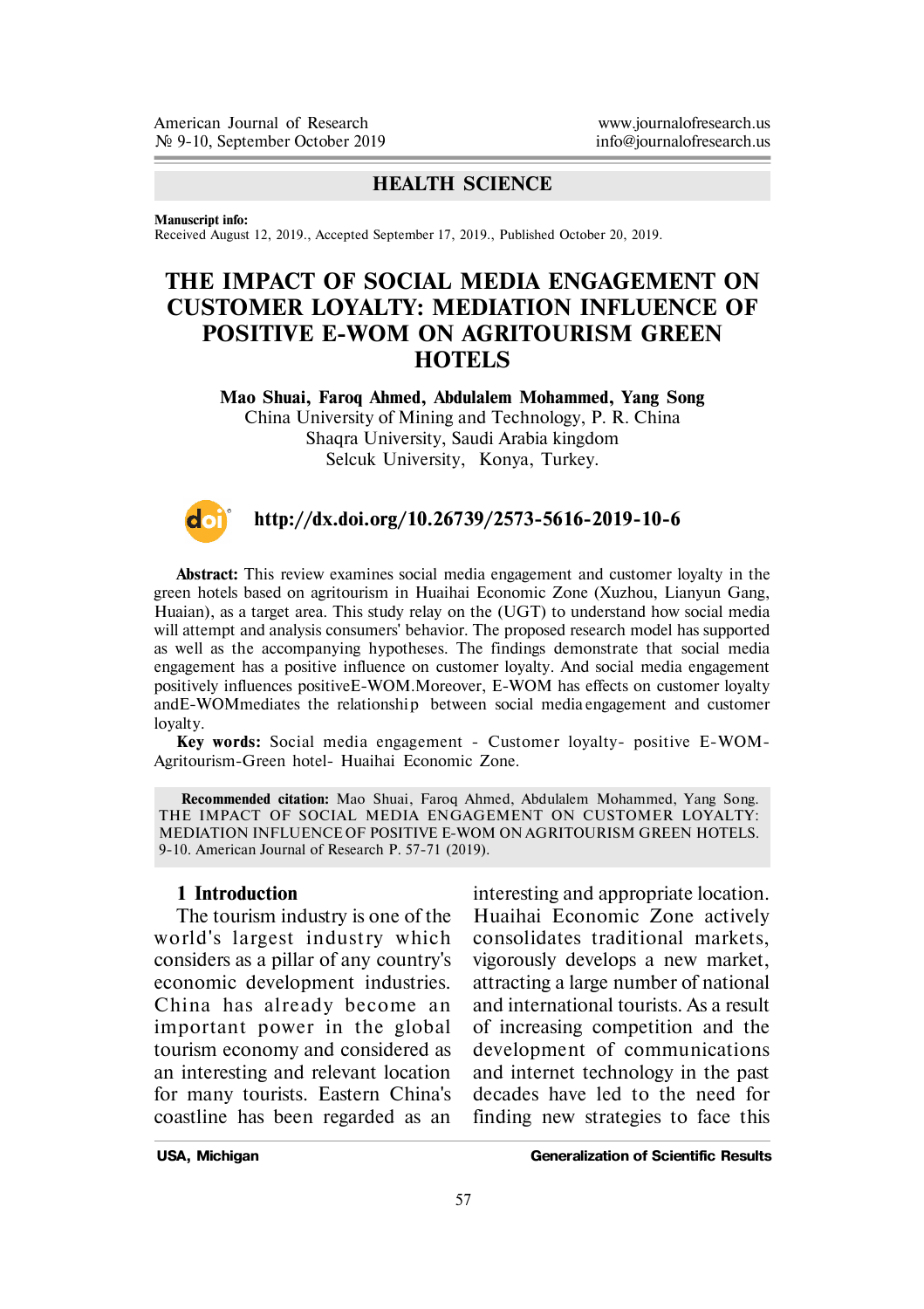competition. Social media has changed the promotion strategy for many companies, including the tourism and hospitality industry. Tourism and regional economy have impacts on domestic tourism, a number of attractions, and starrated hotels, etc. Thereby promoting tourism and regional economy achieve a coordinated quality of development in Jiangsu (周慧慧 et al., 2016). The change from the cooperative system to the householdbased farming system started in 1978 (Lin, 1992). Chinese rural policy began at the end of 1978. Green Hotel sector need to improve their image by using social media as a strategy to create a positive image (Ge et al., 2018) of the green hotel as well as create loyalty of customers and attract new customers as a result of the positive E-WOM. There is a lack in the studies which explore the relationship between social media engagement (Ogbuii and Papazafeiropoulou, 2016; Husnain and Toor, 2017) and customer loyalty (van Asperen et al., 2018). The lack of studies in this field led the researcher to study the mediating impact of positive E-WOM (Ismagilova et al., 2016; Jalonen and Jussila, 2016) on the relationship between social media engagement (Husnain and Toor, 2017 ; Ogbuji and Papazafeiropoulou, 2016) and customer loyalty (van Asperen et al., 2018; C. Cheung et al., 2011) in Huaihai Economic Zone (Xuzhou, Lianyun Gang, Huaian). Because of the importance of social

media engagement in the hotel sector, it is necessary to know the other factors which influence the development of the hotel industry such as previous experience, friends' talk, quality of services, service rates, location, the interior environment of the hotel (Gnanapala, 2014). Customer loyalty must be studied to show whether social media is affecting customer loyalty directly or must be through positive E-WOM. If there is loyalty from the customer, this will lead to spreading the positive image of the hotel, facing the competition they should use social media as strategy in the green hotel at agritourism sector to gain customer loyalty by creating positive E-WOM, such as what they published or post their experiences to achieve the customer loyalty and get new customers. The current study, will benefit decision-makers and hoteliers with many benefits such as presented them a vision about social media and its effectiveness in creating customer loyalty through E-WOM, so they will choose the right strategy for them, for example focusing on direct conversation with customers as well as responding directly to their questions and comments which make them satisfied with this hotel.

#### 2 Literature Review and **Hypothesis development**

# **2.1.Agritourism and green hotel**

The use of technology in any field is very important for any organization to achieve its objectives. Technical progress mostly affects the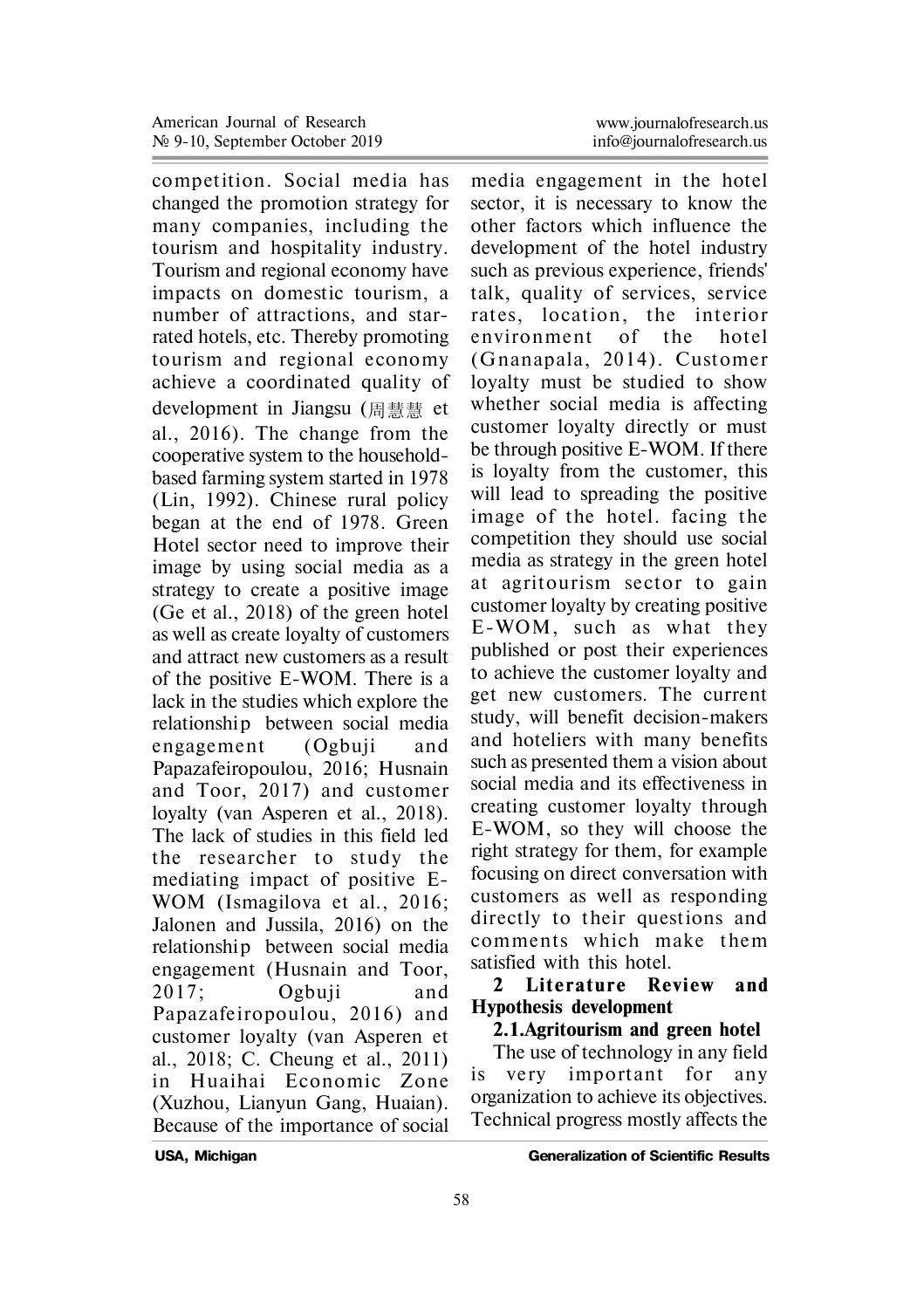agro-tourism industry, the richness of product mix. (Mao et al., 2018). The past 20 years have viewed a marked rise in the supply of rural tourism in the formula of "Nong Jia le" tourism. According to (Shao, 2007) the director of China National Tourism Administration (CNTA), since 1980, more than 20,000 visitor attractions have been founded, more than half of which is located in large areas of Chinese coun tryside with 359 national representative sites of rural tourism areas founded by (CNTA) across 31 provinces of China and separate regions, covering a multi plicity of agro-industries. Every year during the "Golden Week" holidays on Labor Day (1st of May), National Day (1st of October) and Spring Festival (Chinese New Year), 70% of the country's urban population choose rural tourism to choose their options in the promenade. producing domestic marketplace for rural tourism enjoys 60 million tourists per golden week (Shao, 2007). The most appreciated accommodation is those located in calm and quiet environments which do not take into account or escape from agricultural activities (Fleischer and Tchetchik, 2005; Walford, 2001). (McGehee, 2007;McGehee et al., 2007) said that agritourism is rural projects which include both an occupied farm environment and a profitable tourism component. (Iakovidou, 1997) de fine Agro tourism as tourism activities that are assumed in non-urban districts by people whose main occupation is in

the main or subordinate segment of the economy. Under growing ecological pressure, hotel operators want to increase their access to in ternational agreements while preserving good performance for sustainable improvement. In the hospitality industry, the damaging in fluence of hotels on the environment has attracted the customer's attention (Chen and Peng, 2012).In the last few years, guests' requests for environmentally responsible housing have quickly increased (Chen and Tung, 2014). As that today's customers are p rogressively complex to environmental problems and are enthusiastically exchanging their consumption habits, reducing environmental damages by the greening of hotel procedures is becoming important to sustaining effectiveness or finding competitive benefits in the accommodation marketplace (Han, 2015;Jones et al., 2014). The word green is instead identified as eco-friendly environmen tally friendly or sustainable (Han et al., 2009;Pizam, 2009). According to the Green Hotel Associations GHA, (Green Hotel Association, 2009) and DEP (Department of Environmental Protection, 2001), a green hotel is an eco-friendly accommodation possession that has applied several green practices and establishments environmentally friendly agendas to protect the environment and decrease functioning charges. With the growing in terest in environmental issues among hotel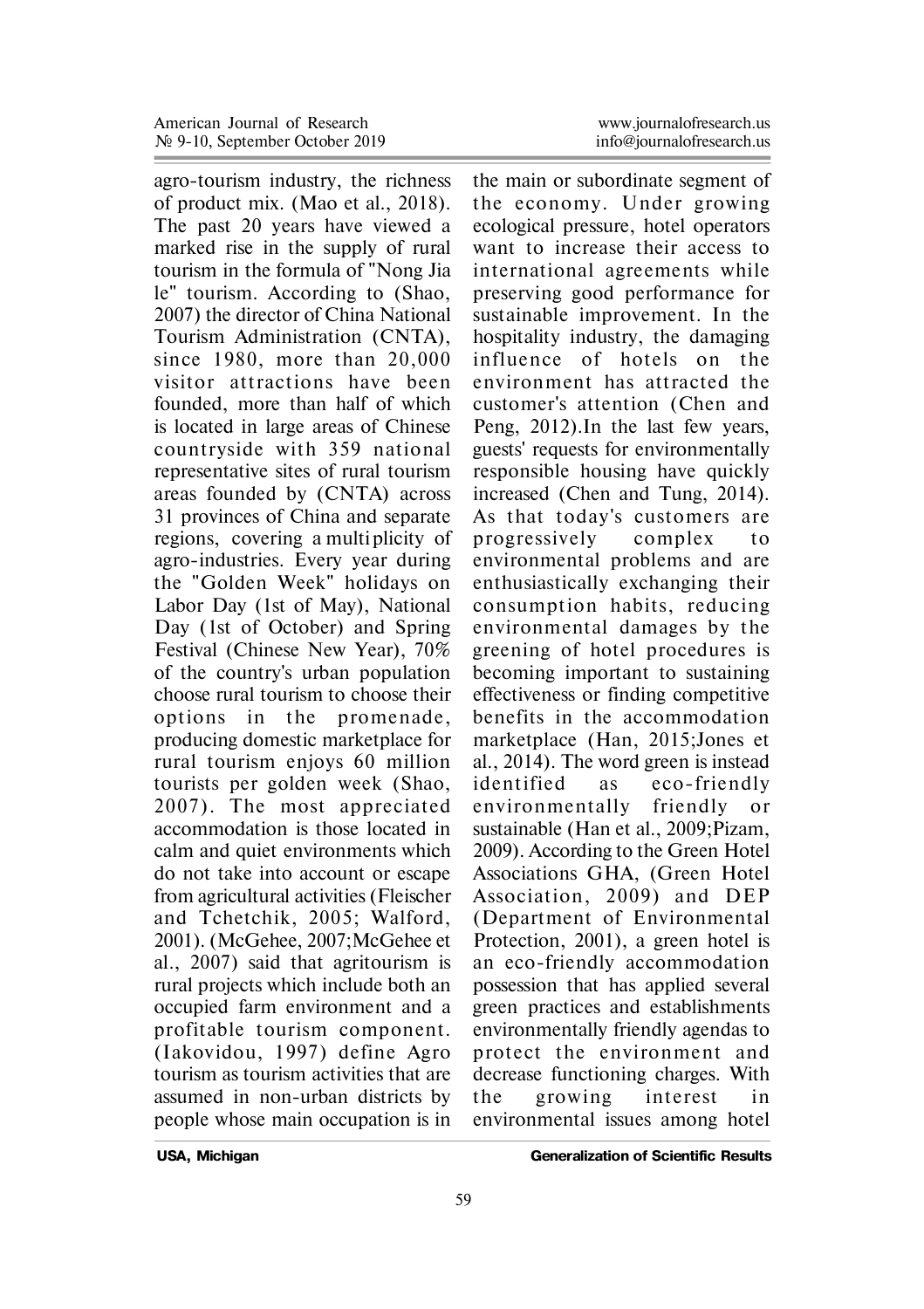customers recently, sustainability has become a significant business problem, rising from fears about the exhaustion of natural resources, wealth disparities and social responsibility (Hallam and Contreras, 2016). The study will employ Uses and Gratification Theory (UGT), which developed by (Blumler and Katz, 1974). This theory is mostly used on predictable media as an attempt to analysis consumers' behavior. This theory has also been knowingly useful on social media researches (E. W. Ngai et al., 2015).In the framework of this study, the usage of the (UGT) is grounded on the supposition that the consumer is an active and selfconscious supplier in choice media; the consumer is also motivated by private aims rather than the impact of the media. This theory consequently adopts the situation that the consumers will be affected positively from social media which leads to achieving their desires and thus their satisfaction. Therefore, it is the consumer's satisfaction that would lead to customer loyalty by using frequent media. Consequently, the suitable media mean will be selected by the consumer and will be measured to show the valuefocused and target-oriented (Dahl, 2018). The usage of the (UGT) considered by several social media researches mainly, for discovering the consumptions and drives behind social network platform application (Wang et al., 2016) for recognizing the influences which drive the consumers engagement in social

network platform (de Oliveira et al., 2016) to develop models and expectations that seek to motivate positive engagement behavior and loyalty towards the organization with other structures containing usage intensity, brand strength and brand loyalty (De Vries and Carlson, 2014) for investigative social media content (Dolan et al., 2016) and for examining mobile social network advertising (Wu, 2016). The (UGT) has been used on traditional platforms as well as on technological media as a means of knowing how the emotional, cognitive and other developing needs of the consumers, are satisfied; it has also been used in particular cases as a means to know how the different media had positively attracted consumer viewers (Khan, 2017). Constructed on its big and effective applications, it is consequently discussed that the (UGT) appropriates well with this study which goals to examine how social media engagement influence customer loyalty on green hotels. Enterprises contribution products and services are determined to attract the attention of social network consumers, these enterprises are rest ructuring their marketing policies and strategies. It is important to know how effective is social media in developing purchase intentions between consumers which led to loyalty. (Smith, 2011a) has shown that 88 % of dealers are employing social media as a marketing means where a total of USD 60 billion is being spent every year for social media advertisements in the U.S. To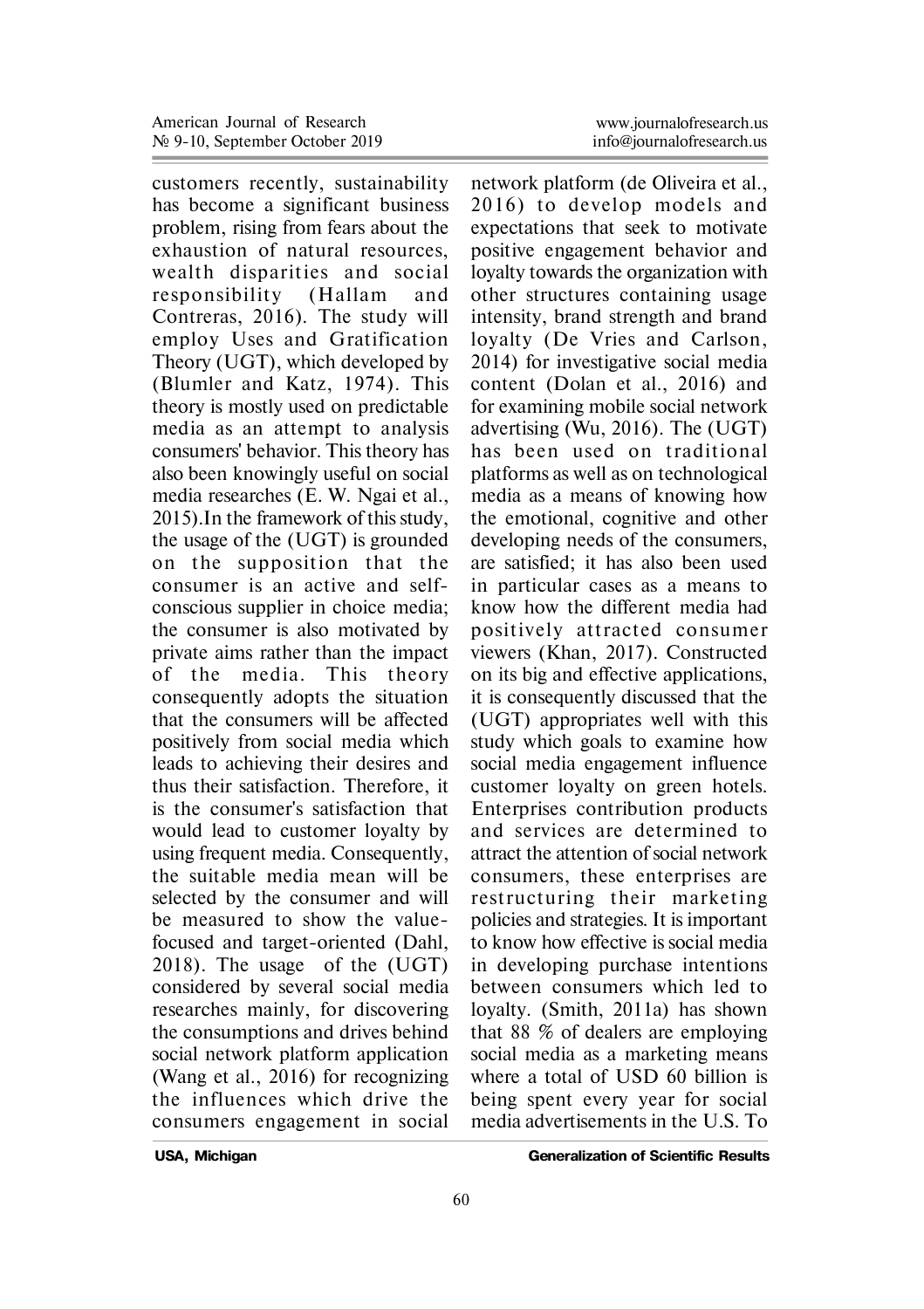date, the significance of the social media engagement has been emphasized however there has been little understanding on how social media engagement would lead to consumers' customer loyalty in services industry (Khan, 2017).

This study will study the relationship between these variables which shown in figure 1.



**Figure 1 shows the variable of study**

#### **2.2.Customer Loyalty**

The concept of customer loyalty is essential in the field of marketing in general. The most generally used definition of loyalty was given by (McMullan and Gilmore, 2008) as, the influenced behavioral reaction (i.e., purchase), expressed over time by some decision-making units, with the difference to one or more other brands out of a set of such brands and is a function of psychological manners. Customers are always willing to pay more, exp ress their highest buying intentions and resist the search for other competitors (Gavilan et al., 2018). In this sense, it is essential that companies have such loyal customers. Loyal customers are supportable income contributors, as well as E-WOM providers are free and consistent, so that they help to get new customers to the firms. Some

scholars view customer loyalty from a behavioral side (Too et al., 2001). Behavioral loyalty contains measurements of buying, the regularity of buying, repeat buying, and less p rice sensitivity and intentional information to the hotel. Customer loyalty growth is one of the most preferred marketing goals and has, therefore, received wide care in the literature. Even though its importance, there is no unanimity on loyalty's basic dynamic or enhancing factors, which have been found to vary generally through situations. For example, several types of research emphasis on customer trust (So et al., 2016), satisfaction (Rather, 2018) or perceived quality (Liat et al., 2017) as basic loyalty experiences, others focus the significance of customer commitment (Su et al., 2016), engagement (Linda D Hollebeek et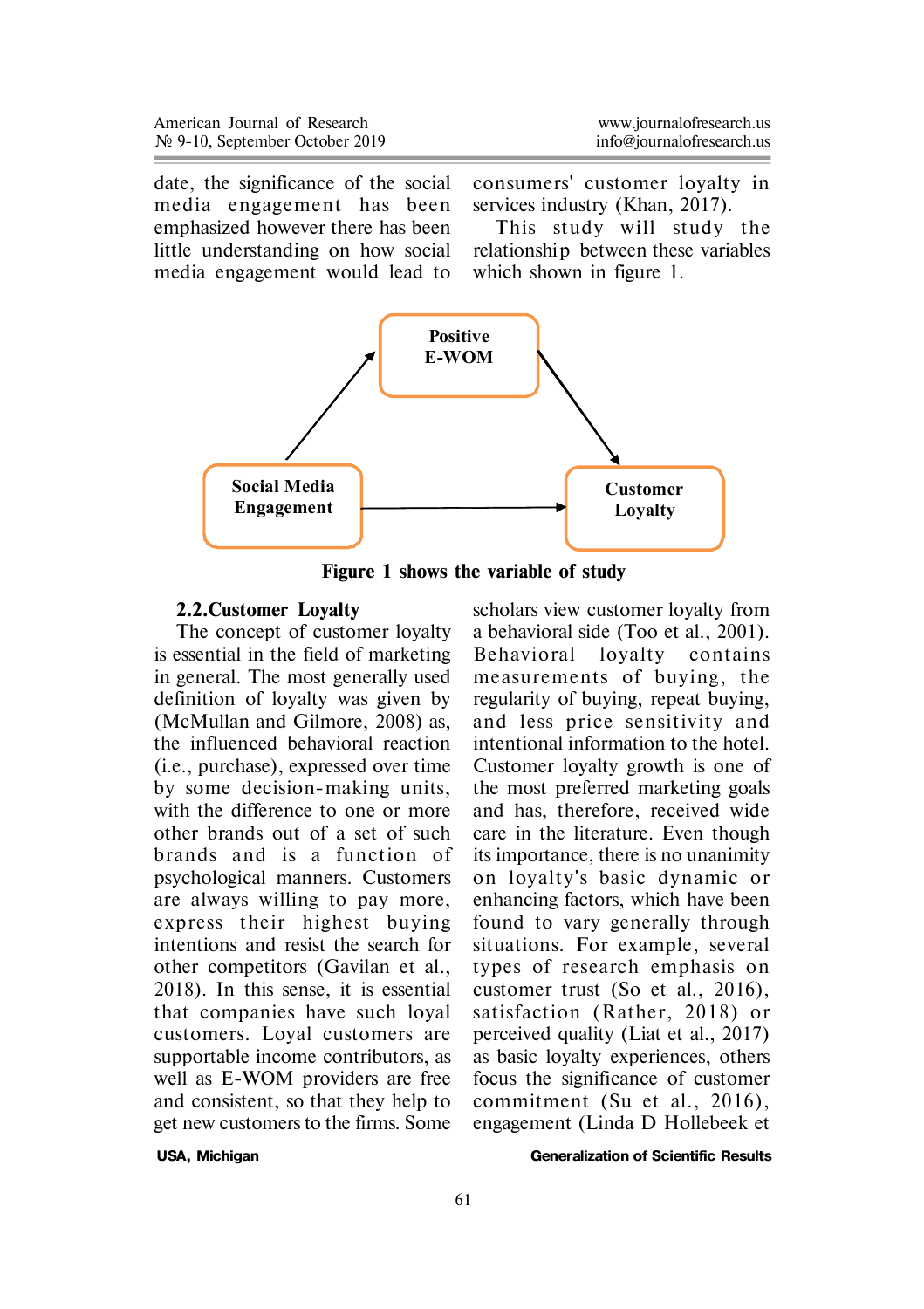al., 2014: Hollebeek et al., 2016;Rather and Sharma, 2017) or expected value (So et al., 2013). Enhanced understanding of the main drivers of loyalty - even though discussed - is critical to contemporary organizations given its direct influence on firm competitiveness and profitability, including in the hospitality sector (Nunkoo et al., 2017; Pizam et al., 2016). Customer submitted WOM, online or offline, positive or negative, is closely studied by potential customers, making it an influential marketing tool (Khare et al., 2011), such that customer relationships trust and engagement with the establishment (Eisingerich et al., 2014) as a mandatory strategic emphasis for establishments. (Lee et al., 2012) found some factors which might offer the hotel more benefits over its rivals in the industry, as service quality, customer satisfaction, customer loyalty, and company image.

# **2.3. Social Media Engagement and customer loyalty**

Social media engagement is the immediate effort and expression of a person's "preferred-self" in task activities that promote influences to work and to others, personal presence (physical, cognitive, and emotional), and active, the full role of performance (van Asperen et al., 2018). Social media become a very important mean for organizations and customers, building strong relationships with them, and make them loyal to the company (van Asperen et al., 2018). (Harrigan et

al., 2017;Kaplan and Haenlein, 2010; E. W. T. Ngai et al., 2015) said, social media is the correct platform which constructs on the conceptual and technological basics of Web 2.0 that bearing the promotional activities efficiently connect with the directed consumer and get information for increasing favorites about products /brands. Jack Ma, the founder of the biggest Chinese ecommerce company, Ali Baba, claimed that he could not get benefits from the social networking platform as a way to interact with consumers and other companies or that the possibilities could lead them to be excluded from business, and they lose their position in the market (Barhemmati and Ahmad, 2015). (van Asperen et al., 2018) focus on passive and active customer engagement with a travel agency's social media activities and show its impacts on affective and conative loyalty, reflect on the importance of social communication activities of the organization. (Smith, 2011b) has shown that 88 % of marketers are using social media as a marketing instrument where a total of USD 60 billion is being spent every year for social media advertisements in the U.S. Social media plays an increasingly important role in the tourism industry. On one hand, consumers can post hotel reviews and ratings, upload vacation photographs, and share tourism experiences on social media sites these communication methods have transformed consumer research and decision-making processes for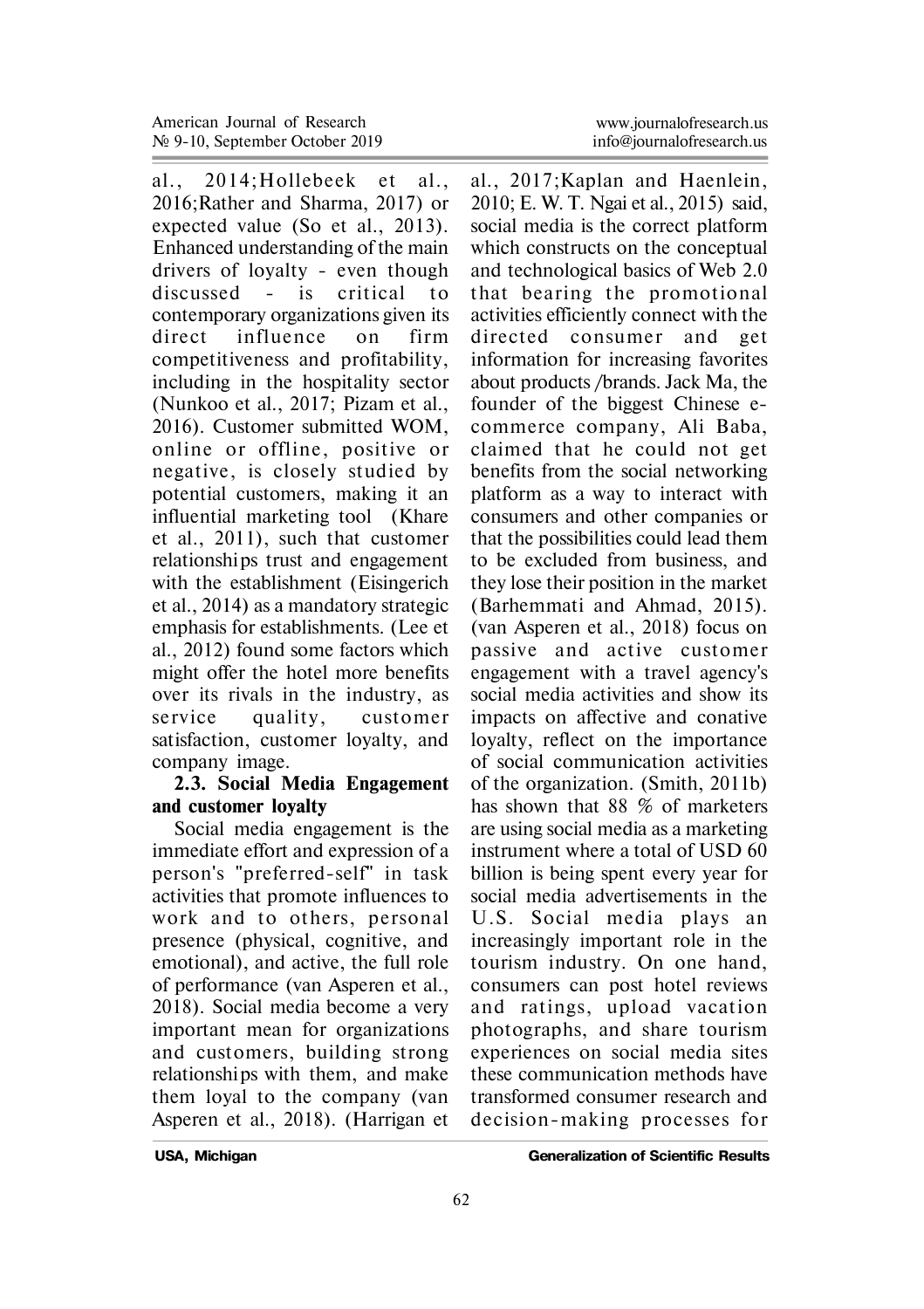consumers. On the other hand, tourism specialists and establishments have known the influence of social media and rely on these platforms as innovative channels to communicate with tourists and promote related products (Yang and Wang, 2015). Even though a number of researches have valued the social media performance of hotels (Leung et al., 2013;Virginia Phelan et al., 2013), they all tend to overlook the advantages of the promotional features of social media for hotels and neglect the use of social media for distributing information. Now largely lacking a standard for evaluating the contribution of social media because hotels are still in the experimental phase of using social media as a marketing tool and exploring best practices to promote their products and related business services through social media websites (Inversini and Masiero, 2014). Engagement with a business by social media makes a feeling of associated for customers (Walsh et al., 2013) presented a positive relationship between abrand's image and customers' social media use. (Dijkmans et al., 2015) proved the positive relationship between the corporate reputation and social media engagement of an airline company. Research of (Shu and Scott, 2014) presented that social media content had a positive impact on perceived tourism destination desirability. (Mangold and Faulds, 2009) found that customers feel more engaged with products and

firms when they can submit a response, which improved the engagement levels and lead to an advanced likeliness of interactive through social media or E-WOM by likes or send it to friends. Therefore this study proposed the following hypothesis:

H1: Social media engagement has a positive influence on customer loyalty.

#### **2.4.Positive E-WOM**

Electronic word-of-mouth (E-WOM) has become a main source of information because of its improved capacity, spreading, perseverance and observation. anonymity and deception, rise of equivalence, and community engagement conducted a comprehensive review of the E-WOM and classified it into two lines of study: precedents of E-WOM and effects of E-WOM (King et al., 2014).(Chu and Kim, 2011) defined E-WOM as an information-sharing behavior that focuses on products among online peer consumers, traffic behavior that can affect information flow, and should be considered as one of the components of this E-WOM behavior. E-WOM refers to any positive or negative statement made by potential, actual, or former customers about a product or company, which is made available to a multitude of people and institu tions via the In ternet (Venkatesan, 2017). E-WOM in tourism is as blogs, comments, pictures and/or videos on customers' personal social media networks (e.g. Blogs, Facebook, and Twitter)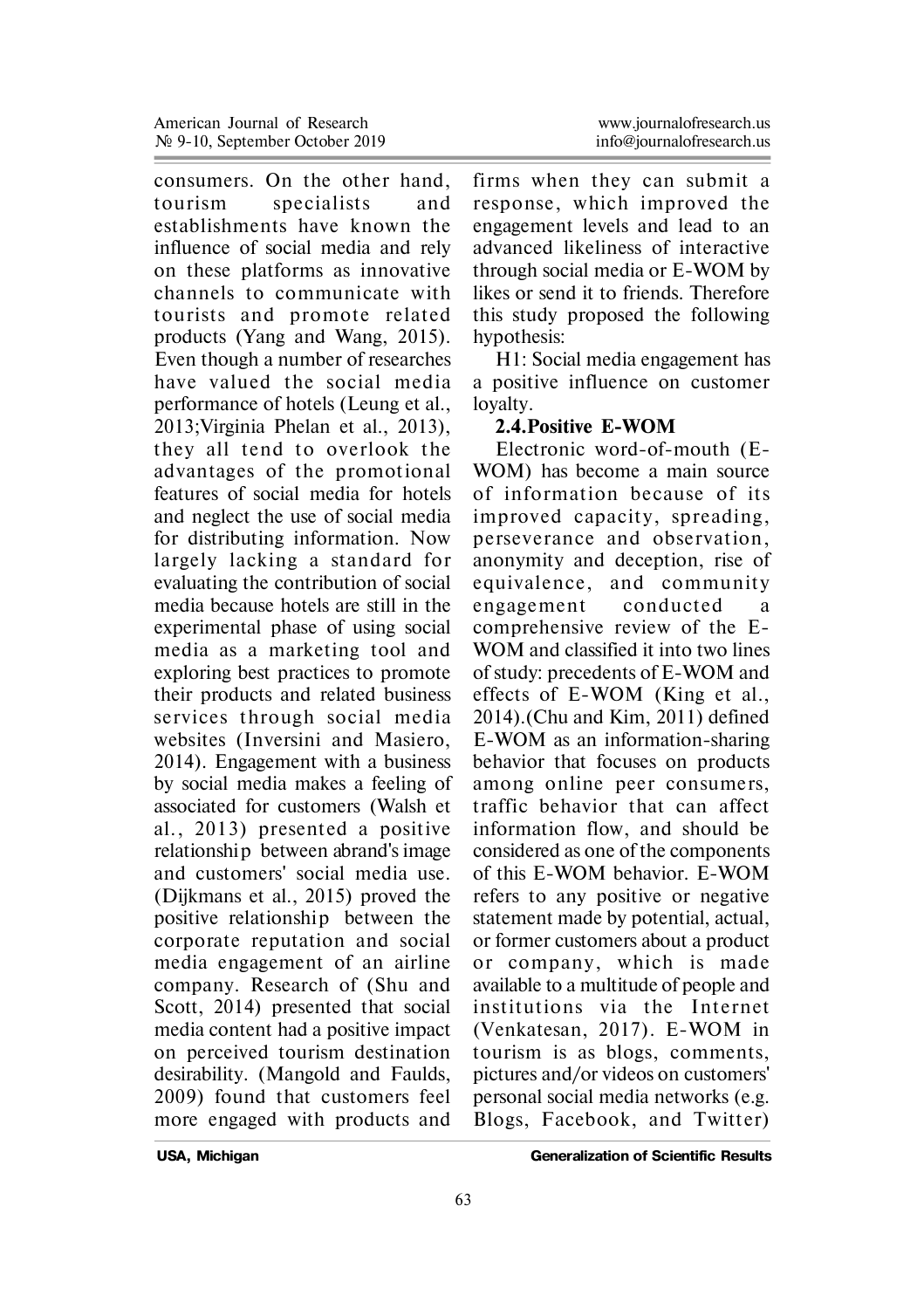(Yoo and Gretzel, 2011). The influence of customer engagement on E-WOM was repeatedly argued in consumer engagement literature as a study of (Venkatesan, 2017). Electronic word-of-mouth, such as online reviews and online recommendations are a significant tool for growing the demand for a green hotel. For decades, the hotel and hospitality industry researchers have examined the problem of the factors that affect the decision to book accommodation (Radojevic et al., 2015; Yang et al., 2016). When making a hotel booking decisions online, people use consumer ratings as a sign to assess former customers' experiences with the promoted hotel (Vinzenz, 2019). Currently, hotels' sustainability efforts are a significant additional standard that factors into customers' booking behavior (Vinzenz, 2019). Customers' preference for the product rises along with the number of online reviews (Viglia et al., 2014). The influence of E-WOM on a customer's action is more significant for the service industry (Hu and Kim, 2018). Even though E-WOM motivational scopes are available in the hospitality and tourism context, not obviously distinguishable among positive and negative (e.g., or only emphases on one valence, typically positive, so that this study will use positive E-WOM because it has more influence between the customer's loyalty (Yang, 2017a).

For the reason that customers' E-WOM motivations rely on the environment of their consumption experience (positive vs. negative (Yang, 2017a; Zhang et al., 2017), it seems reasonable to have a separate set of E-WOM motivations by the parity of service experiences. Electronic word of mouth E-WOM being concentrated via social media, products discover st rategies to involve consumers talking and interacting with others round their products (Kotler et al., 2014). (Habibi et al., 2014), advocated that advanced engaged consumers on social media could achieve more information about the product and could be more likely to brand features. In the same line, brands are trying to attract consumers to join their social media platform to encourage them to share positive E-WOM  $(Gvili et al., 2018).$ Additionally, reviews and rating products online which generated from brand engagement with consumers, always develop E-WOM (Yan et al., 2018).E-WOM is being promoted by social media, and brands find strategies to engage consumers to talk to others and interact with their products (Kotler et al., 2014). However, it can also be claimed that the customer's intention to disseminate a positive E-WOM had better have a positive influence on his/her perception of the brand's reputation. Xie and Lee (Xie et al., 2011) claimed that E-WOM is common in today's accommodation market and has the po ten tial to affect consumer decisions. Brands are trying to attract consumers to join their social media platforms to encourage them to share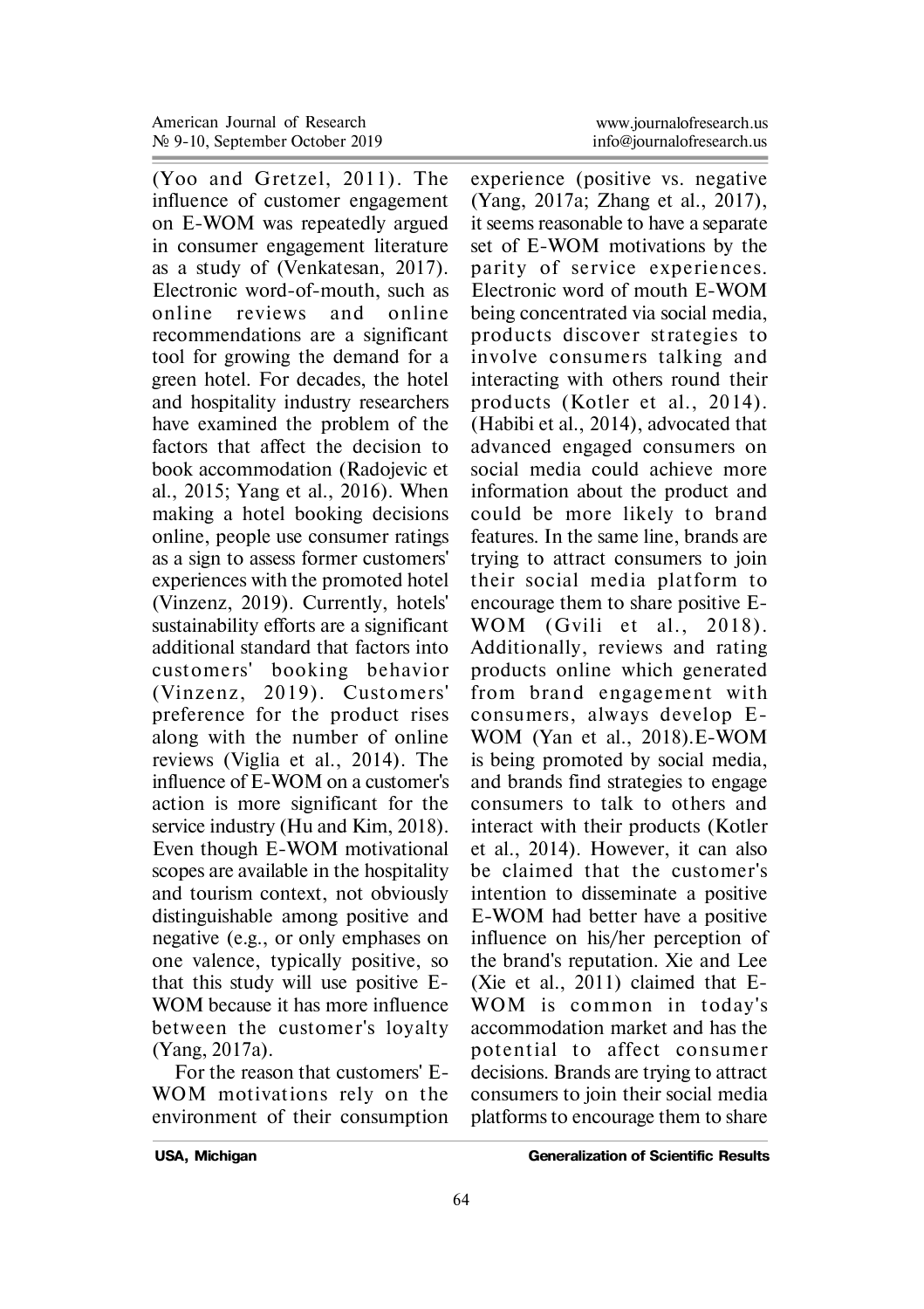positive E-WOM (Gvili et al., 2018). Ye Law (Ye et al., 2009) showed in their research that positive online reviews can significantly growth in the number of hotel reservations. Based on the previous discussion the study proposed the following hypotheses:

H2: Social media engagement positively has an influence on positive E-WOM.

H3: Positive E-WOM has a positive influence on customer loyalty.

H4: Positive E-WOM has a mediating in fluence on the relationship between social media engagement and customer loyalty.

3.Conclusion and discussion

Based on the User Gratification Theory, this study explores the relationship between social media engagement, customer loyalty, and positive E-WOM focus. This study offers a conceptual model showing the relationship between the variables theoretically and need empirical studies to support theoretical relations. It is also illust rated that social media engagement assists as an essential factor in affecting customer loyalty among consumers. The role of positive E-WOM, as a mediator in this study, simplify and clarify how the organization might use social media as a tool to increase customer loyalty. Conversely, there is a lack of studies into the influence of social media on consumer behavior, particularly on customer loyalty (Hudson and Thal, 2013; Shu and Scott, 2014).

### **3.1 Social media engagement has a positive influence on customer loyalty.**

According to the literature related to social media engagement and customer loyalty, there is a positive relationship between social media engagement and customer loyalty as it showed on the study of (Leung and Bai, 2013: Dholakia and Durham, 2010;Brodie et al., 2013). In order to investigate the rationality of that proposition, hypothesis H1 was accepted.

### **3.2 Social media engagement positively has an influence on positive E-WOM.**

Social media platforms can efficiently motivate positive E-WOM. The impact of using social media on E-WOM was investigated in this study.The proposed hypotheses (H2) regarding this impact was developed according to the literature of(Chu et al., 2019;Chan et al., 2014;C. M. Cheung et al., 2011;Zhao et al., 2016) who said there is a positive in fluence of consumer engagement on social media engagement and E-WOM.

# **3.3 Positive E-WOM has a significant influence on customer loyalty.**

The creation of positive E-WOM is a very important in hotel services, not only by positively impacting the reputation of the hotel but also because it facilitates attracting new gusts in a context where the vast majority of consumers express that they do not book a hotel without seeing guest's reviews from previous hotel customers. This study suggests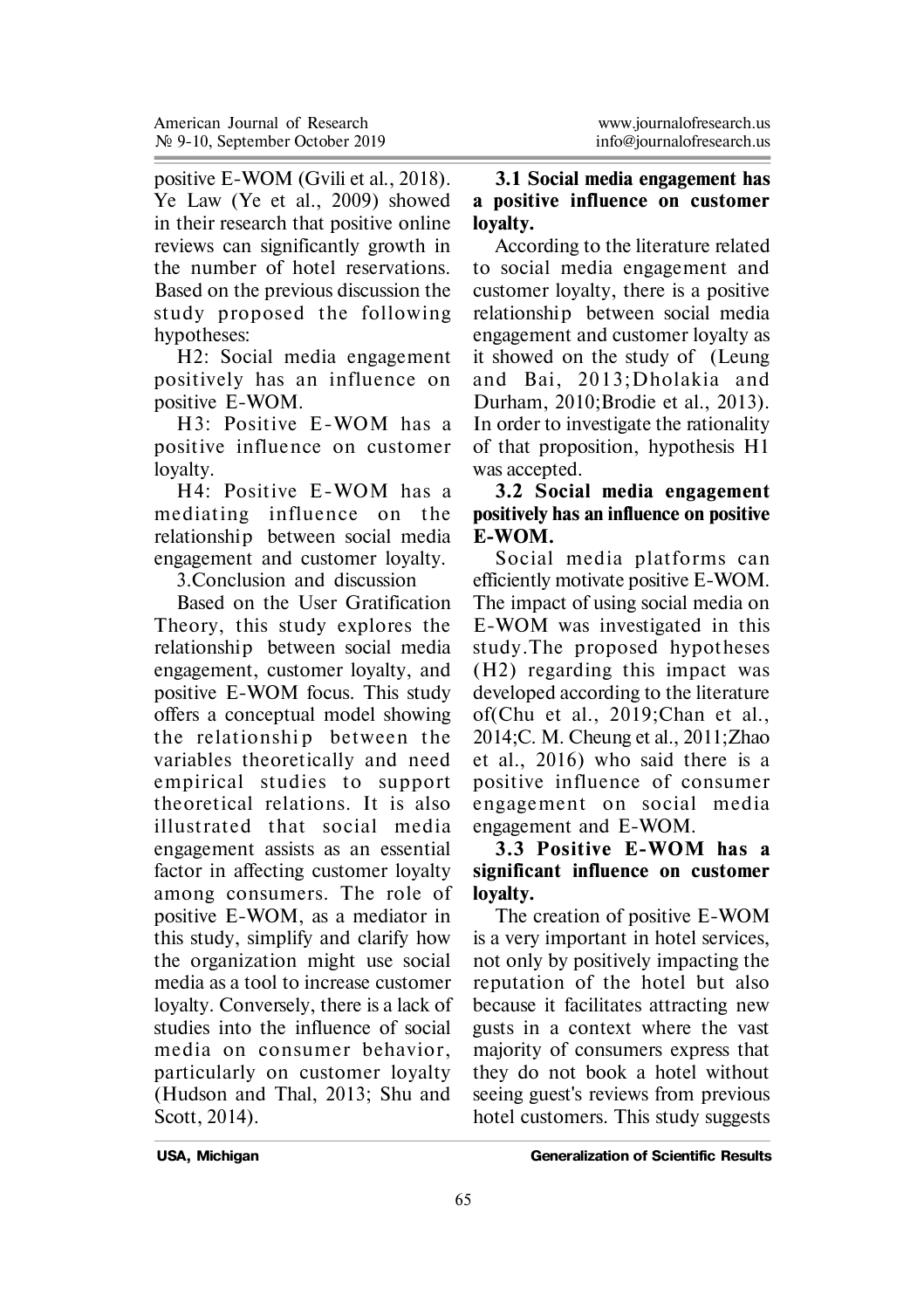that providing emotional experiences to customers during their stay is one way to increase the likelihood of positive comments through different social media platforms. Based on the literature related to positive E-WOM and its in fluence on customer loyalty, the results of (Swanson and Hsu, 2009; Yang, 2017b) said customer gratification, in himself, does not assurance E-WOM creation. These results were in conflict with our study findings. While the results of (Serra-Cantallops et al., 2018: Yacouel and Fleischer, 2012: Anderson, 2012) were supported hypothesis H3.

# **3.4 Positive E-WOM mediates the relationship between social media engagement and customer loyalty.**

As expected, this study suggests that positive E-WOM plays a role as a mediator between social media engagement and customer loyalty. Based on this result, it is assumed that this result highlights the influence of social media which green hotels depend on in their e ffort to st rategically position customer engagement, from which the full possible of their consumers can be loyal. Researchers suggest that Positive E-WOM has been found to mediate the relationship between information adoption and online buying behavior of local fashion clothing brand products (Rahman and Mannan, 2018). In contrast to the research of (Almeshal and Alhidari, 2018) which proposed that E-WOMas a

mediator has no effect on consumer apparent value also no support for the mediation relationship between brand trust, product design, and consumer perceived value. The conclusions added from this study will be capable to give the literature framework in several ways. First, this review disseminates knowledge about how social media engagement relates to customer loyalty. In the rapidly growing world of technology, the Huaihai Economic Zone also seems to have qualified with rapid advances in social media use in the past few years, which conclude a specific study to be directed within the area framework. The outcomes support the statement that many green hotel customers are engaged with social media platforms such as Wechat. However, the previous researches focused on social media marketing uses and gratification theory (UGT) as a methodology, plurality had concentrated on the purpose users be presented to definite media. Even so, this study is capable of growing the using of the UGT to show the consequence of social media engagement and its influence on customer loyalty. In that favor, this study has shown that Wechat might be used as a marketing tool to effectively stimulate customer loyalty. This argument between researchers may give an explanation of the unexpected results and may support our explanation about the cause of these results.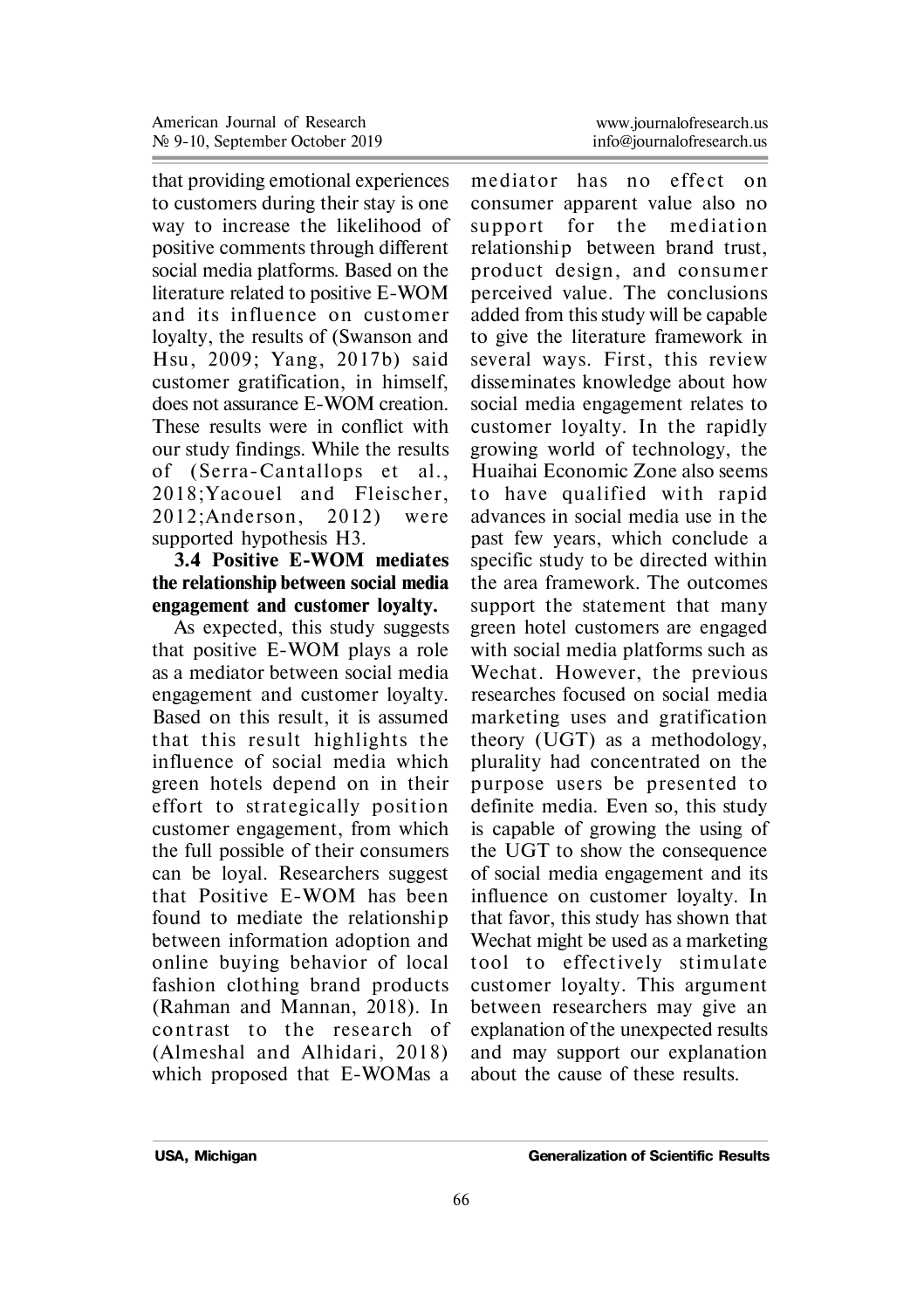#### **References:**

Almeshal, S.A., Alhidari, A.M., 2018. Consumers' value perception and value construction: the case of bottled water in the Middle East. Journal of food products marketing 24, 982-998.

Anderson, C.K., 2012. The impact of social media on lodging performance.

Barhemmati, N., Ahmad, A., 2015. Effects of social network marketing (SNM) on consumer purchase behavior through customer engagement. Journal of Advanced Management Science 3.

Blumler, J.G., Katz, E., 1974. The Uses of Mass Communications: Current Perspectives on Gratifications Research. Sage Annual Reviews of Communication Research Volume III.

Brodie, R.J., Ilic, A., Juric, B., Hollebeek, L., 2013. Consumer engagement in a virtual brand community: An exploratory analysis. Journal of business research 66, 105-114.

Chan, T.K., Zheng, X., Cheung, C.M., Lee, M.K., Lee, Z.W., 2014. Antecedents and consequences of customer engagement in online brand communities. Journal of Marketing Analytics 2, 81-97.

Chen, A., Peng, N., 2012. Green hotel knowledge and tourists' staying behavior. Annals of Tourism Research 39, 2211-2219.

Chen, M.-F., Tung, P.-J., 2014. Developing an extended theory of planned behavior model to predict consumers' intention to visit green hotels. International journal of hospitality management 36, 221-230.

Cheung, C., Lee, M., Jin, X., 2011. Customer engagement in an online social platform: A conceptual model and scale development.

Cheung, C.M., Chiu, P.-Y., Lee, M.K., 2011. Online social networks: Why do students use facebook? Computers in Human Behavior 27, 1337-1343.

Chu, S.-C., Kim, Y., 2011. Determinants of consumer engagement in electronic word-of-mouth (eWOM) in social networking sites. International journal of Advertising 30, 47-75.

Chu, S.-C., Lien, C.-H., Cao, Y., 2019. Electronic word-of-mouth (eWOM) on WeChat: Examining the influence of sense of belonging, need for self-enhancement, and consumer engagement on Chinese travellers' eWOM. International Journal of Advertising 38, 26-49.

Dahl, S., 2018. Social media marketing: Theories and applications. Sage. de Oliveira, M.J., Huertas, M.K.Z., Lin, Z., 2016. Factors driving young users' engagement with Facebook: Evidence from Brazil. Computers in Human Behavior 54, 54-61.

De Vries, N.J., Carlson, J., 2014. Examining the drivers and brand performance implications of customer engagement with brands in the social media environment. Journal of Brand Management 21, 495-515.

Department of Environmental Protection, 2001. Saving Money and the Environment www.dep.state.pa.us/ greenerAccom.pdf June 10, 20.

Dholakia, U.M., Durham, E., 2010. One caf? chain's Facebook experiment. Harvard Business Review 88, 26.

Dijkmans, C., Kerkhof, P., Beukeboom, C.J., 2015. A stage to engage: Social media use and corporate reputation. Tourism management 47, 58-67.

Dolan, R., Conduit, J., Fahy, J., Goodman, S., 2016. Social media engagement behaviour: A uses and gratifications perspective. Journal of Strategic Marketing 24, 261-277.

Eisingerich, A.B., Auh, S., Merlo, O., 2014. Acta Non Verba? The Role of Customer Partici pation and Word of Mouth in the Relationship Between Service Firms' Customer Satisfaction and Sales Performance. Journal of Service Research 17, 40-53. https://doi.org/ 10.1177/1094670513490836

Fleischer, A., Tchetchik, A., 2005. Does rural tourism benefit from agriculture? Tourism management 26, 493-501.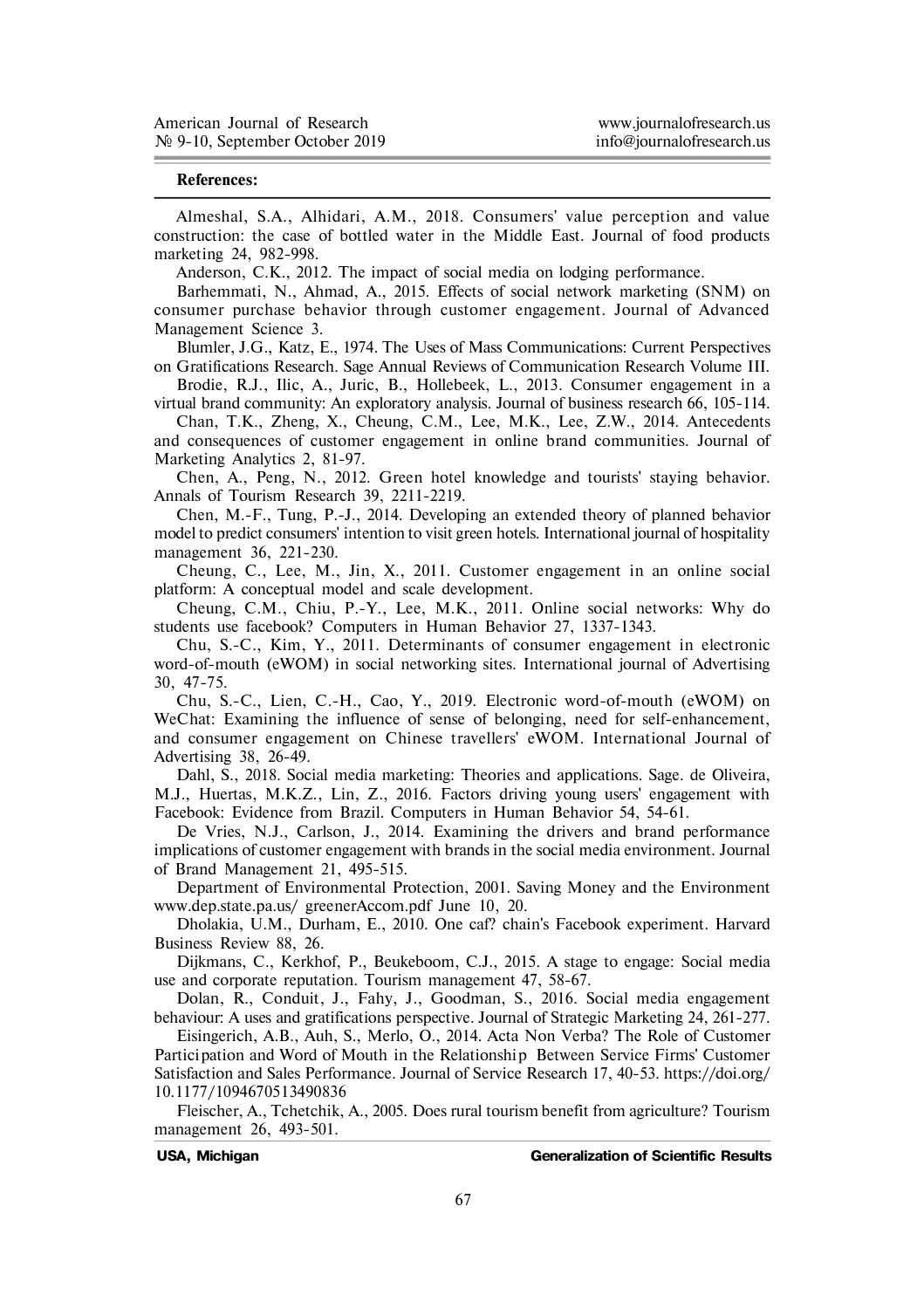| American Journal of Research   | www.journalofresearch.us  |
|--------------------------------|---------------------------|
| № 9-10, September October 2019 | info@iournalofresearch.us |

Gavilan, D., Avello, M., Martinez-Navarro, G., 2018. The influence of online ratings and reviews on hotel booking consideration. Tourism Management 66, 53-61.

Ge, H., Chen, S., Chen, Y., 2018. International alliance of green hotels to reach sustainable competitive advantages. Sustainability 10, 573.

Gnanapala, A.C., 2014. Factors Affecting Customer Satisfaction Related to the Tourist Hotel Industry in Sri Lanka. Journal of Tourism and Hospitality Management 2, 265-278.

Green Hotel Association, 2009. What are Green Hotels? http:// www.greenhotels.com on June 10, 2009., http:// www.greenhotels.com on June 10, 2009.

Gvili, Y., Levy, S., Zwilling, M., 2018. The sweet smell of advertising: the essence of matching scents with other ad cues. International Journal of Advertising 37, 568-590.

Habibi, M.R., Laroche, M., Richard, M.-O., 2014. The roles of brand community and community engagement in building brand trust on social media. Computers in Human Behavior 37, 152-161.

Hallam, C., Contreras, C., 2016. Integrating lean and green management. Management Decision 54, 2157-2187.

Han, H., 2015. Travelers' pro-environmental behavior in a green lodging context: Converging value-belief-norm theory and the theory of planned behavior. Tourism Management 47, 164-177.

Han, H., Hsu, L.-T.J., Lee, J.-S., 2009. Empirical investigation of the roles of attitudes toward green behaviors, overall image, gender, and age in hotel customers' ecofriendly decision-making process. International Journal of Hospitality Management 28, 519-528.

Harrigan, P., Evers, U., Miles, M., Daly, T., 2017. Customer engagement with tourism social media brands. Tourism Management 59, 597-609.

Hollebeek, L.D., Glynn, M.S., Brodie, R.J., 2014. Consumer brand engagement in social media: Conceptualization, scale development and validation. Journal of interactive marketing 28, 149-165.

Hollebeek, L.D., Srivastava, R.K., Chen, T., 2016. S-D logic-informed customer engagement: integrative framework, revised fundamental propositions, and application to CRM. Journal of the Academy of Marketing Science 1-25.

Hu, Y., Kim, H.J., 2018. Positive and negative eWOM motivations and hotel customers' eWOM behavior: Does personality matter? International Journal of Hospitality Management 75. https://doi.org/10.1016/j.ijhm.2018.03.004

Hudson, S., Thal, K., 2013. The impact of social media on the consumer decision process: Implications for tourism marketing. Journal of Travel & Tourism Marketing 30, 156-160.

Husnain, M., Toor, A., 2017. The impact of social Network marketing on consumer purchase intention in Pakistan: Consumer engagement as a mediator. Asian Journal of Business and Accounting 10, 167-199.

Iakovidou, O., 1997. Agro-tourism in Greece: the case of women agro-tourism cooperatives of Ambelakia. Medit 8, 44-47.

Inversini, A., Masiero, L., 2014. Selling rooms online: the use of social media and online travel agents. International Journal of Contemporary Hospitality Management 26, 272-292.

Ismagilova, E., Slade, E., Williams, M., 2016. Persuasiveness of eWOM communications: literature review and suggestions for future research, in: Conference on E-Business, e-Services and e-Society. Springer, pp. 354-359.

Jalonen, H., Jussila, J., 2016. Developing a conceptual model for the relationship between social media behavior, negative consumer emotions and brand disloyalty, in: Conference on E-Business, e-Services and e-Society. Springer, pp. 134-145.

Jones, P., Hillier, D., Comfort, D., 2014. Sustainability in the global hotel industry. International Journal of Contemporary Hospitality Management 26, 5-17.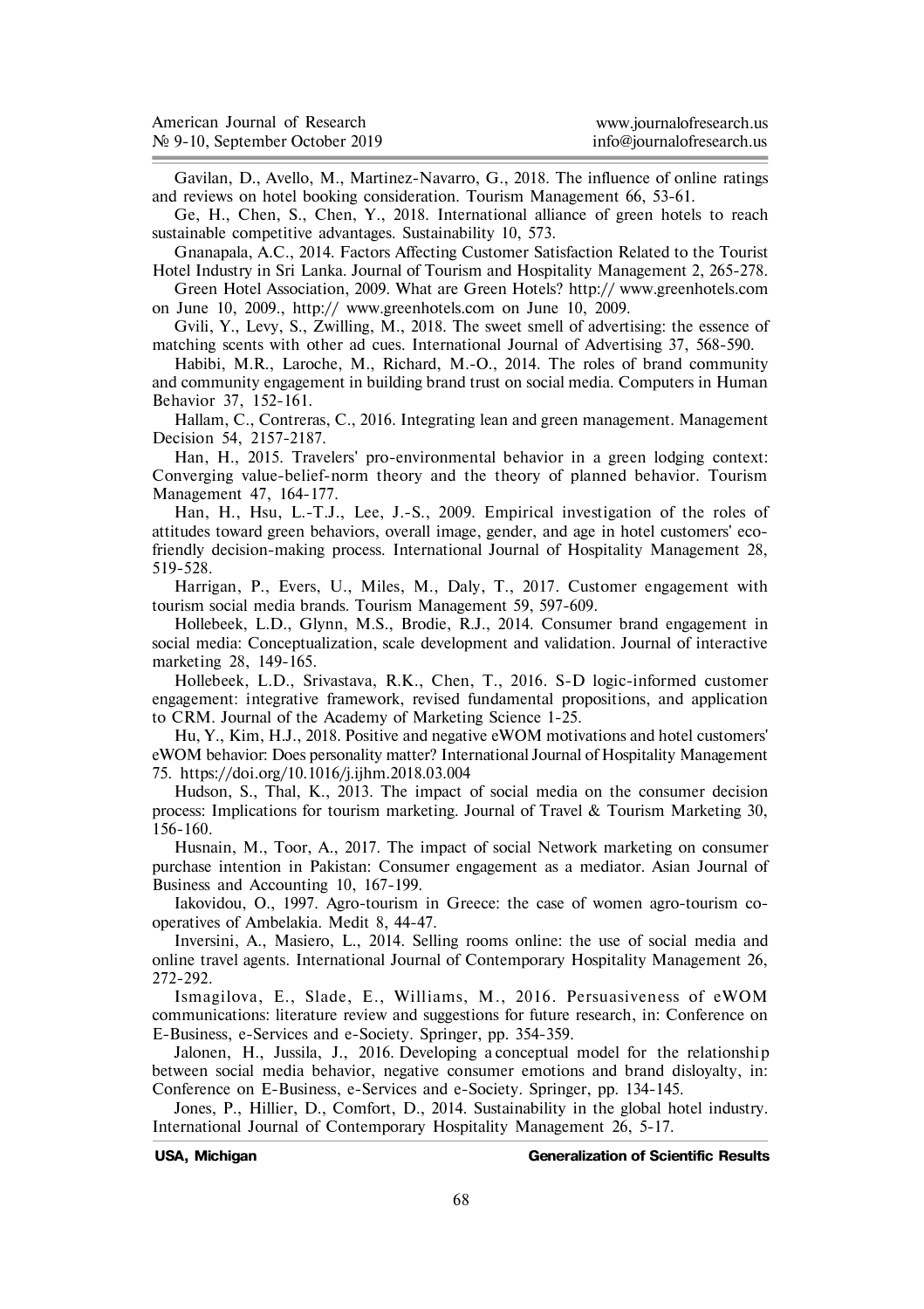| American Journal of Research               | www.journalofresearch.us  |
|--------------------------------------------|---------------------------|
| $\mathcal{N}$ 9-10, September October 2019 | info@iournalofresearch.us |

Kaplan, A.M., Haenlein, M., 2010. Users of the world, unite! The challenges and opportunities of Social Media. Business horizons 53, 59-68.

Khan, M.L., 2017. Social media engagement: What motivates user partici pation and consumption on YouTube? Computers in Human Behavior 66, 236-247.

Khare, A., Labrecque, L.I., Asare, A.K., 2011. The assimilative and contrastive effects of word-of-mouth volume: An experimental examination of online consumer ratings. Journal of Retailing 87, 111-126.

King, R.A., Racherla, P., Bush, V.D., 2014. What we know and don't know about online word-of-mouth: A review and synthesis of the literature. Journal of Interactive Marketing. https://doi.org/10.1016/j.intmar.2014.02.001

Kotler, P., Keller, K.L., Ancarani, F., Costabile, M., 2014. Marketing management 14/e. Pearson.

Lee, T.J., Cho, H., Ahn, T.H., 2012. Senior Citizen Satisfaction with Restaurant Service Quality. Journal of Hospitality Marketing and Management 21, 215-226. https:// doi.org/10.1080/19368623.2010.520822

Leung, R., Schuckert, M., Yeung, E., 2013. Attracting user social media engagement: A study of three budget airlines Facebook pages, in: Information and Communication Technologies in Tourism 2013. Springer, pp. 195-206.

Leung, X.Y., Bai, B., 2013. How motivation, opportunity, and ability impact travelers' social media involvement and revisit intention. Journal of Travel & Tourism Marketing 30, 58-77.

Liat, C.B., Mansori, S., Chuan, G.C., Imrie, B.C., 2017. Hotel service recovery and service quality: Influences of corporate image and generational differences in the relationship between customer satisfaction and loyalty. Journal of Global Marketing 30, 42-51.

Lin, J.Y., 1992. Rural reforms and agricultural growth in China. The American economic review 34-51.

Mangold, W.G., Faulds, D.J., 2009. Social media: The new hybrid element of the promotion mix. Business horizons 52, 357-365.

Mao, S., Song, Y., Meng, X., Ahmed, F.A., 2018. Analysis and Construction of Multidimensional Industry Chains of Agritourism. Presented at the 2018 2nd International Conference on Management, Education and Social Science (ICMESS 2018), Atlantis Press.

McGehee, N.G., 2007. An agritourism systems model: A Weberian perspective. Journal of Sustainable Tourism 15, 111-124.

McGehee, N.G., Kim, K., Jennings, G.R., 2007. Gender and motivation for agritourism entrepreneurship. Tourism Management 28, 280-289.

McMullan, R., Gilmore, A., 2008. Customer loyalty: An empirical study. European Journal of Marketing 42, 1084-1094. https://doi.org/10.1108/03090560810891154

Ngai, E.W., Tao, S.S., Moon, K.K., 2015. Social media research: Theories, constructs, and conceptual frameworks. International journal of information management 35, 33-44.

Ngai, E.W.T., Tao, S.S.C., Moon, K.K.L., 2015. Social media research: Theories, constructs, and conceptual frameworks. International Journal of Information Management 35, 33-44.

Nunkoo, R., Teeroovengadum, V., Thomas, P., Leonard, L., 2017. Integrating service quality as a second-order factor in a customer satisfaction and loyalty model. International Journal of Contemporary Hospitality Management 29, 2978-3005.

Ogbuji, B., Papazafeiropoulou, A., 2016. Social Media Strategies for Companies: A Comprehensive Framework, in: Conference on E-Business, e-Services and e-Society. Springer, pp. 3-14.

Pizam, A., 2009. Green hotels: a fad, ploy or fact of life? International Journal of Hospitality Management 1, 1.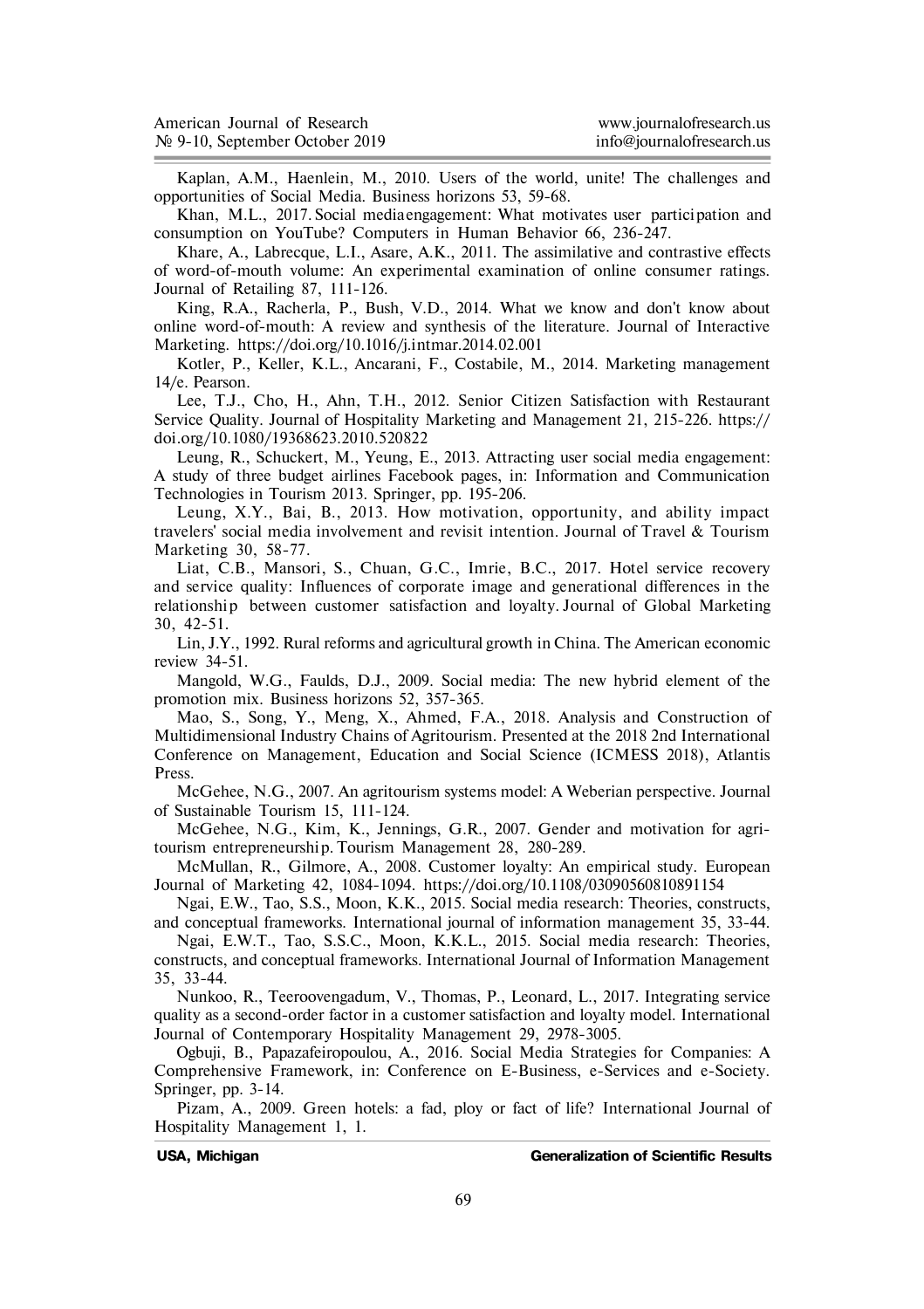| American Journal of Research   | www.journalofresearch.us  |
|--------------------------------|---------------------------|
| № 9-10, September October 2019 | info@iournalofresearch.us |

Pizam, A., Shapoval, V., Ellis, T., 2016. Customer satisfaction and its measurement in hospitality enterprises: a revisit and update. International journal of contemporary hospitality management 28, 2-35.

Radojevic, T., Stanisic, N., Stanic, N., 2015. Ensuring positive feedback: Factors that influence customer satisfaction in the contemporary hospitality industry. Tourism Management 51, 13-21.

Rahman, M.S., Mannan, M., 2018. Consumer online purchase behavior of local fashion clothing brands: Information adoption, e-WOM, online brand familiarity and online brand experience. Journal of Fashion Marketing and Management: An International Journal 22, 404-419.

Rather, R.A., 2018. Consequences of consumer engagement in service marketing: an empirical exploration. Journal of Global Marketing 1-20.

Rather, R.A., Sharma, J., 2017. Customer engagement for evaluating customer relationships in hotel industry. Social Science Electronic Publishing 8.

Serra-Cantallops, A., Ramon-Cardona, J., Salvi, F., 2018. The impact of positive emotional experiences on eWOM generation and loyalty Impacto de las experiencias emocionales positivas sobre la.

Shao, Q., 2007. Developing rural tourism and promoting the construction of new countryside. Qiushi Magazine 1, 42-44.

Shu, M., Scott, N., 2014. Influence of social media on Chinese students' choice of an overseas study destination: An information adoption model perspective. Journal of Travel & Tourism Marketing 31, 286-302.

Smith, K.T., 2011a. Digital marketing strategies that Millennials find appealing, motivating, or just annoying. Journal of Strategic marketing 19, 489-499.

Smith, K.T., 2011b. Digital marketing strategies that Millennials find appealing, motivating, or just annoying. Journal of Strategic Marketing 19, 489-499.

So, K.K.F., King, C., Sparks, B., Wang, Y., 2013. The influence of customer brand identification on hotel brand evaluation and loyalty development. International Journal of Hospitality Management 34, 31-41. https://doi.org/10.1016/j.ijhm.2013.02.002

So, K.K.F., King, C., Sparks, B.A., Wang, Y., 2016. The role of customer engagement in building consumer loyalty to tourism brands. Journal of Travel Research 55, 64-78.

Su, L., Swanson, S.R., Chinchanachokchai, S., Hsu, M.K., Chen, X., 2016. Reputation and intentions: The role of satisfaction, identification, and commitment. Journal of Business Research 69, 3261-3269.

Swanson, S.R., Hsu, M.K., 2009. Critical incidents in tourism: Failure, recovery, customer switching, and word?of?mouth behaviors. Journal of Travel & Tourism Marketing 26, 180-194.

Too, L.H.Y., Souchon, A.L., Thirkell, P.C., 2001. Relationship marketing and customer loyalty in a retail setting: a dyadic exploration. Journal of Marketing Management 17, 287-319.

van Asperen, M., de Rooij, P., Dijkmans, C., 2018. Engagement-based loyalty: The effects of social media engagement on customer loyalty in the travel industry. International Journal of Hospitality & Tourism Administration 19, 78-94.

Venkatesan, R., 2017. Executing on a customer engagement strategy.

Viglia, G., Furlan, R., Ladron-de-Guevara, A., 2014. Please, talk about it! When hotel popularity boosts preferences. International Journal of Hospitality Management 42, 155-164.

Vinzenz, F., 2019. The added value of rating pictograms for sustainable hotels in classified ads. Tourism Management Perspectives 29, 56-65.

Virginia Phelan, K., Chen, H.-T., Haney, M., 2013. "Like" and "Check-in": how hotels utilize Facebook as an effective marketing tool. Journal of hospitality and Tourism Technology 4, 134-154.